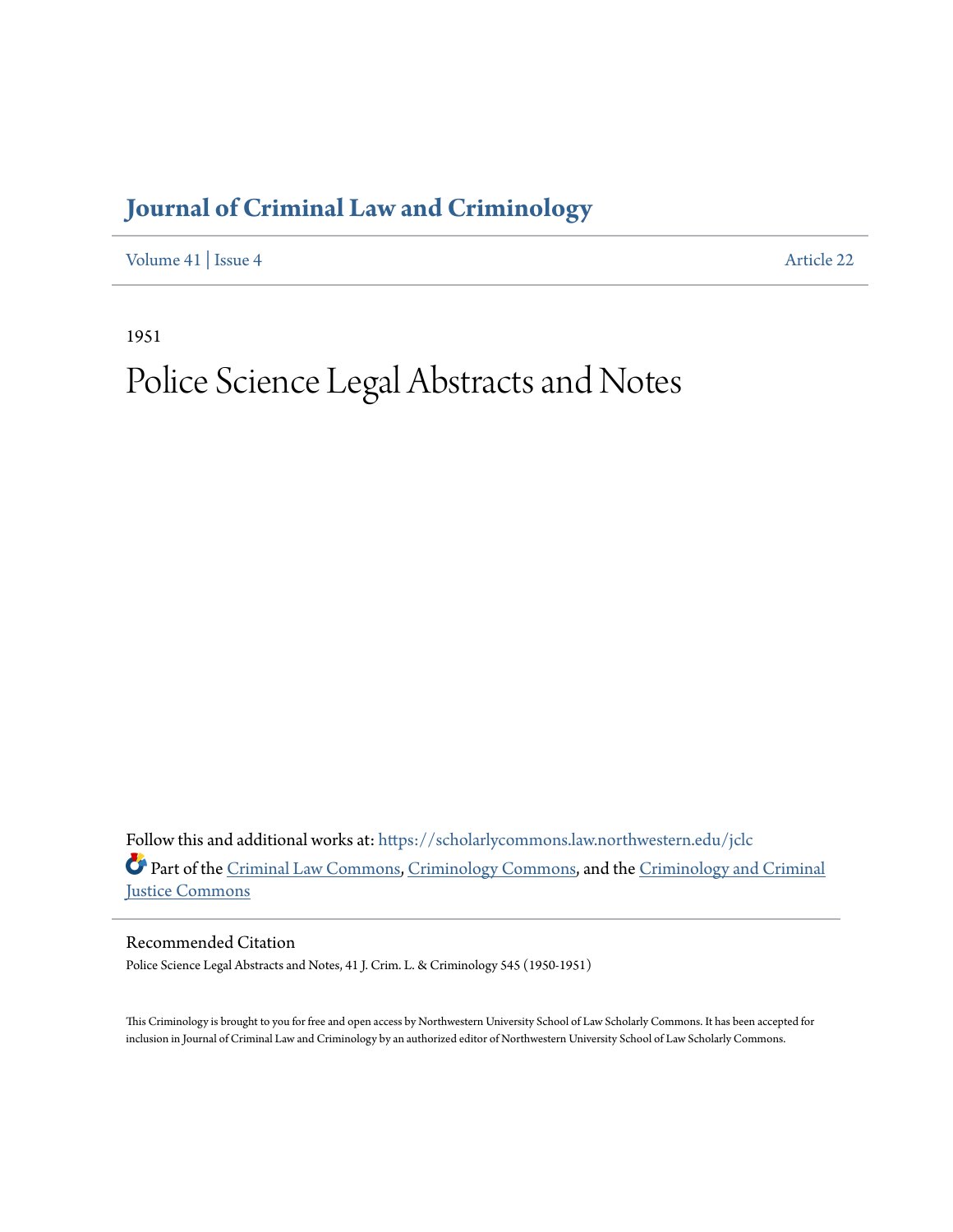## **POLICE SCIENCE LEGAL ABSTRACTS AND NOTES**

## **R. P. Gremel\***

**A Single Circumstantial Fact Held Sufficient to Support Conviction-L** *Stoppelli v. United States,* **183** F: **(2d) 391** (9th Cir. 1950), the defendant had been found guilty of having heroin in his possession. There was no direct evidence of the crime, the prosecution resting its case on the fact that one of the envelopes which contained the heroin bore the defendant's fingerprint. A fingerprint expert testified on the behalf of the government to the effect that the fingerprint was placed on the envelope at a time when it contained a powdery substance. Heroin being a powder, the inference was that the defendant handled the envelope while it contained the narcotic. The the defendant handled the envelope while it contained the narcotic. defendant appealed from conviction on the ground that this fingerprint evidence, by itself, was not sufficient to support the verdict. The Federal Court of Appeals, however, affirmed, stating that the evidence was sufficient to support the conviction, and quoted with approval the following statement of the trial judge in ruling on a motion for a new trial: **". .** . if at the time the defendant had it (the envelope) in his possession there was a powdery **sub**stance in it, and when captured **by** the officers it had a powdery substance, which consisted of heroin, isn't it rational to draw the inference that at the time the defendant had it in his possession it had heroin in it." In a vigorous dissent Chief Judge Denman argued that it was the duty of the court to determine whether the circumstantial evidence upon which conviction was based did not warrant the inference of innocence as well as guilt, and that if either inference were possible, the conviction should be set aside. Taking issue with the majority's conclusion that any inference of innocence would require flights of imagination, the dissenting justice pointed out that although the expert witness for the government was of the opinion that the envelope contained a powdery substance when the print was made, due to the concavity of the print, the witness did not state that a concave print of this type could not have been caused in another manner. Stating that such a print could possibly have been obtained while the envelope was empty, the Chief Judge was of the opinion that the inference of innocence was just as strong as that of guilt, and hence the conviction should be set aside.

**Application of the** Upshaw **Rule to Confession Secured Prior to Arraignment-** In *Patterson v. U.* **S., 183** F. **2d 687** (5th Cir. **1950),** the defendant was taken into custody at about 11:15 A. **I.** and, after being informed of his right to remain silent, he signed a written confession. He was arraigned about 2:00 P. M. Testimony as to the period of time which elapsed between the arrival at police headquarters and the confession ranged from 30 minutes to 2 hours. The defendant claimed that his confession was inadmissible on the basis of the doctrine set forth in *McNabb v. U.S.* (318 U.S. 332), and expounded in *Upshaw v. U.S.* (335 U.S. 410). The rule laid down in these cases would render inadmissible any confession secured after the time had elapsed during which the accused should be arraigned as required in Rule 5 (a) of the Federal Rules of Criminal Procedure. This rule provides: "An officer making an arrest under a warrant issued upon a complaint  $\ldots$  shall take the arrested person withouf unnecessary delay before the nearest available commissioner or before any other nearby officer empowered to commit persons

**<sup>\*</sup>** Senior law student, Northwestern University School of **Law.**